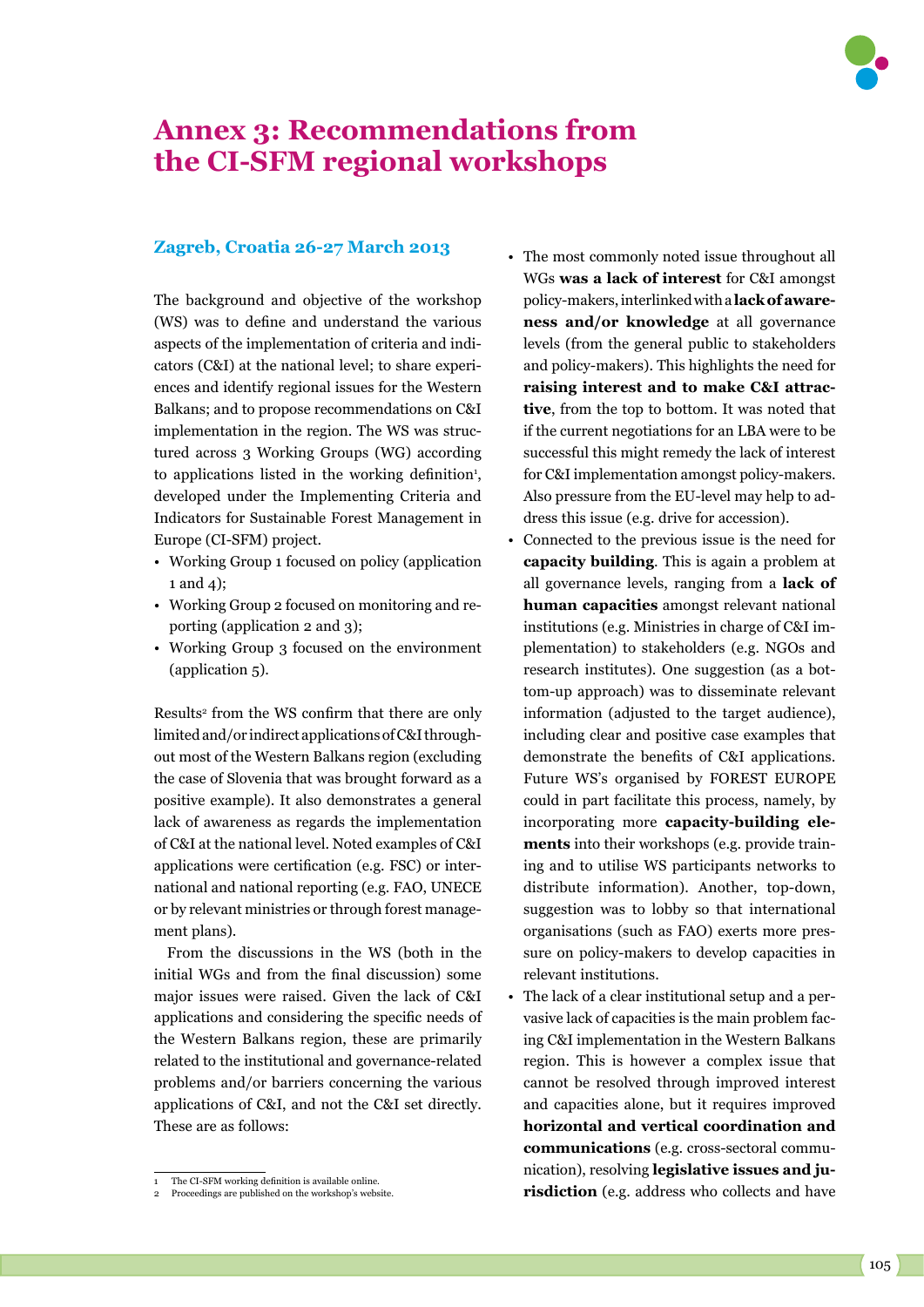access to data), **stakeholder involvement** (e.g. tackling different perceptions of C&I and improving the understanding of indicators), **complementarity of C&I sets** (e.g. reduce reporting overload, harmonise definitions and data collection to ensure the involvement and data demand of other sectors), and **financing mechanisms** (e.g. establishing Forest Information Systems), etc.

All the above-noted issues provide a generic regional overview as regards the difficulties in implementing C&I. The absence of clear C&I applications in the Western Balkans region makes it difficult to provide concrete recommendations for how to improve the implementation of C&I. The integrated recommendations are thus rather generic and focused on how C&I implementation may be fostered throughout this region.

## **Budapest, Hungary 23-24 April 2013**

The background and objective of the Budapest workshop (WS) was to define and understand the various aspects of the implementation of criteria and indicators (C&I) for Sustainable Forest Management (SFM) at the national level; to share experiences and identify regional issues across the Central, Eastern and part of Northern Europe; as well as to propose recommendations on C&I implementation in these regions. The WS was structured across 2 Working Groups (WG) according to applications listed in the working definition<sup>3</sup> of implementing the pan-European set of C&I of SFM.

- Working Group 1 focused on policy (application 1 and 4),
- Working Group 2 focused on monitoring and reporting (application 2 and 3).

Both groups were also requested to address application 5. Results4 from the Budapest WS demonstrate that there is a significantly varied application of C&I throughout the countries represented in the WS, ranging from the Northern (Finland) to the Eastern (Russian Federation, Ukraine and Belarus) and Central (Austria, Slovenia and Hungary) parts of Europe. The major reasons for the variation in

implementing C&I set comes primarily from the different national socio-economic conditions, as well as, legal, policy and institutional frameworks and a varying level of awareness, human capacities and resources available. During both the separate WG sessions and from the final round table discussion (including all participants), the following issues were raised:

WG1 on policy noted that C&I applications ranged from being not applied at all to being utilised as a tool for SFM. The main challenges identified for not applying C&I were recognized as a lack of awareness from the top (policy-makers and ministries) to the bottom (stakeholders and NGOs). Furthermore, the difficulties in finding a common interpretation for C&I as regards to definitions and targets have been strongly emphasised and linked to barriers concerning the legislative adoption of the C&I. Other challenges discussed were complimentary in reporting (at the institutional level and by forest owners), such as the overburdening in reporting duties, and the lack of cross-sectoral communication. These aspects were also connected to emerging issues, such as, support for a common definition of SFM at the national level, finding support for National Forest Inventories (NFIs), stakeholder involvement (with reference to forest owner duties and the democratisation process in Eastern Europe) and financing. To address these challenges and emerging issues it was recommended to address the following areas:

- **• Legislation** in terms of developing policy documents on the implementation of C&I and SFM. This was notably related to complementarity issues and the importance to streamline methods for data collection at the national level (dependent on national priorities) and to address institutional gaps.
- **• Communication** with regard to finding a common interpretation of C&I and SFM as well as the importance to engage in science-policystakeholder interactions (both horizontally and vertically).
- **• Financing** which was principally linked to the importance of raising interest (from top to bottom). This would presumably result in increased resources available for implementing C&I.

All these three issues were seen as being interlinked and dependent on each other. It is for exam-

<sup>3</sup> The CI-SFM working definition is available online.

Proceedings are published on the workshop's website.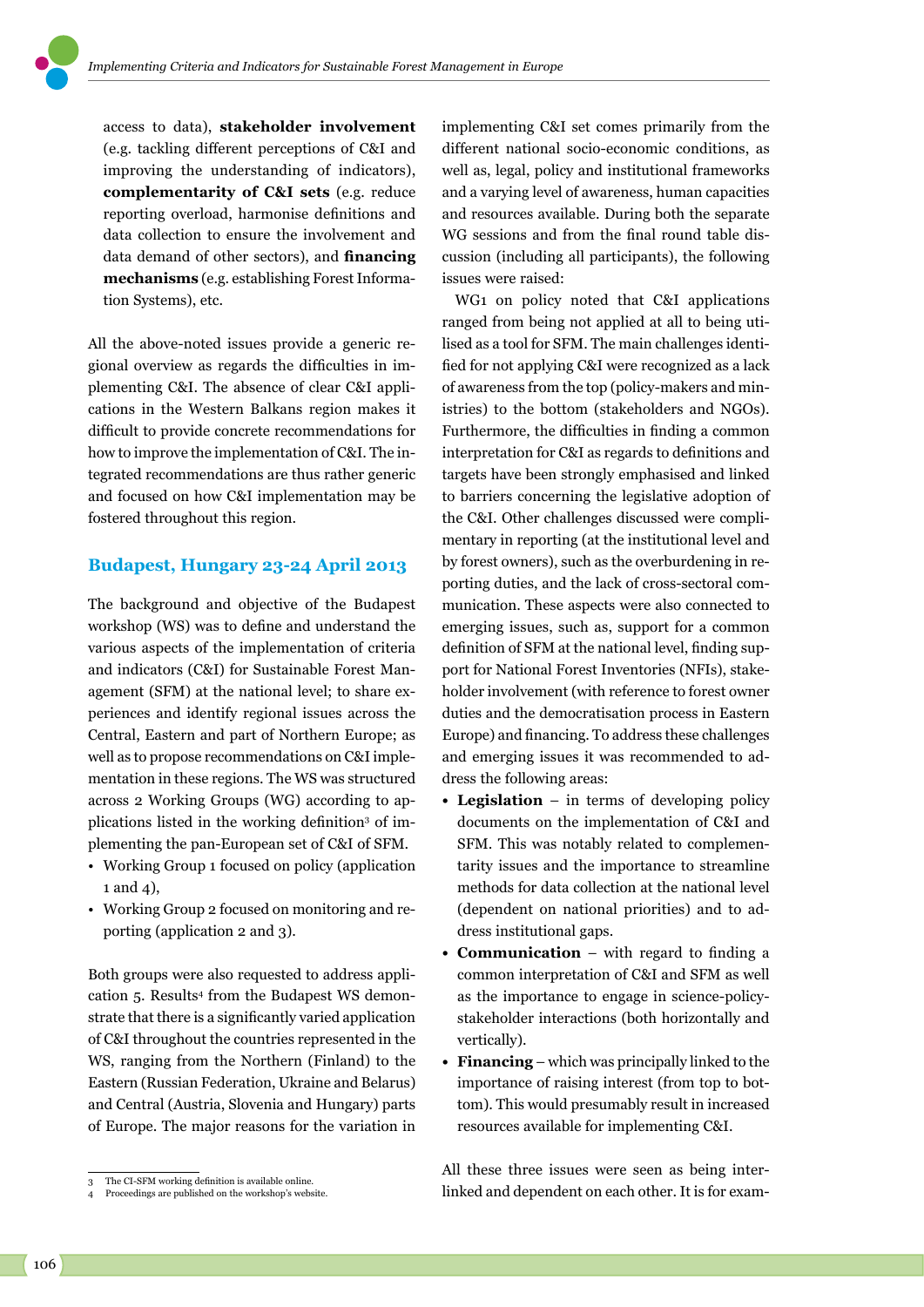

ple difficult to raise interest amongst policy makers unless there is pressure to change the legislative framework as regards C&I applications at the national level.

WG2 on monitoring and reporting discussed two main issues. The first issue was on monitoring and reporting on the state of the forest and concerned the **assessment towards SFM** and identifying emerging issues. It was noted that the main challenge is that not all indicators are suitable for assessment of SFM. To address these challenges it was recommended to address the following areas:

- **• Develop** indicators that **address future challenges**, such as, effects of climate change on forests, increased and/or decreased demand for wood, and effects of forest management on water systems.
- **• Leave some indicators out** (ind. 2.3, 3.5, 4.7), because the pan-European level data supply of
	- **Defoliation** (ind. 2.3) has been reduced by ICP Forest and does not allow any longer statistically sound national derivations.
	- **Forests under management plans** (ind. 3.5), focuses on forests with management plans and equivalents and therefore almost all countries have reported 100%. However there is no information on the quality of the plans.
	- **Landscape pattern** (ind. 4.7), which has not yet an agreed methodology and so far only one country (Austria) has made suggestions on how to measure landscape pattern on a national level. On a pan-European scale data is available by the JRC.

To insure timeline assessments, the rest of the C&I set should be kept without methodological changes.

- It should be ensured that data collected by **international organisations** or **national projects** (e.g. ICP FOREST (Ind. 2.3), JRC (Ind. 4.7) and BIOVERSITY (Ind. 4.6), etc) is also integrated and collected in the future.
- **• Clarify definitions**, as **some** indicators are too difficult to interpret and/or understand.
- For an assessment of SFM it is **necessary to define targets and thresholds** for the national- and/or sub-national-level, complementing the current pan-European C&I set at the national- and/or sub-national level reflecting the local conditions and stakeholder demands.

The second issue concerned the provision of information **outside the forest sector**. The challenge considered was difficulties (or lack thereof) as regards the communication between sectors. For example, the Convention on Biological Diversity (CBD) has its own set of C&I and in some countries the CBD does not request data from the forest section but rather from the environmental sector. To address this challenge it was recommended that:

• Develop **new tools for communication** on C&I. Examples provided were a scenario approach with selected sets of indicators to demonstrate the possible results and consequences of different kind of treatments on medium and long term (e.g. the balance of demand for wood and nature conservation); to demonstrate the complexity of forest ecosystems; or to develop new analytical tools. The ulterior aim would be to present results to specific target and stakeholder groups.

The noted challenges and recommendations provide an overview of the main difficulties in implementing C&I in the Northern, Eastern and Central European regions, including possible solutions in the form of recommendations. However, given that the participating countries represent such a big geographical area (stretching from Finland to Hungary), it is difficult to provide region-specific recommendations, especially because the national conditions for implementing C&I differ so much. The recommendations should therefore be taken as more general suggestions for how the implementation of the C&I set could be improved.

## **Estoril (Lisbon), Portugal 20-21 May 2013**

The background and objective of the Estoril workshop (WS) was to define and understand the various aspects of the implementation of criteria and indicators (C&I) at the national level; to share experiences and identify regional issues across Southern and Northern Europe; as well as to propose recommendations on C&I implementation in these regions. The WS was structured across 2 Working Groups (WG) according to applications listed in the working definition<sup>5</sup> of implementing

The CI-SFM working definition is available online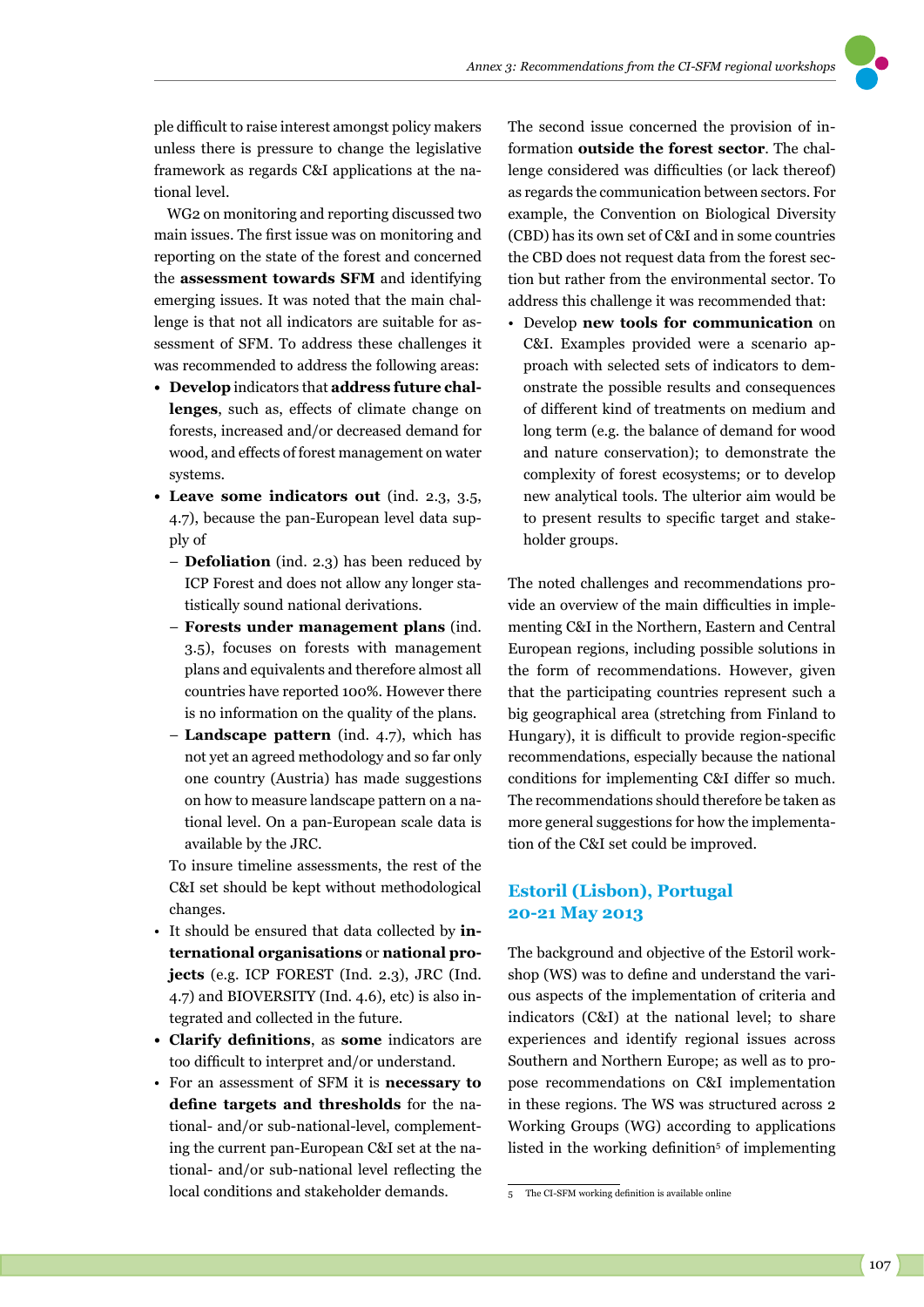the pan-European set of C&I of SFM. WG1 focused on policy (application 1 and 4) while WG2 focused on monitoring and reporting (application 2 and 3). Both groups were also requested to address application 5. The participants were also presented with the results of the first two workshops, organised in Zagreb and Budapest.

Participants presented<sup>6</sup> their national experience of implementing criteria and indicators (in Finland, France, the Netherlands, Portugal, Spain, and United Kingdom) and the project team reported on the pilot studies on sub-national implementation of C&I in Germany and Italy. These presentations demonstrate that there is a significantly varied application of C&I throughout the countries represented in the WS, ranging from the Northern to Southern Europe. From the discussions in the Estoril WS, both in the separate WG discussions and from the final round table discussion (including all participants), some major issues were raised. These are as follows:

WG1 on policy initially noted that C&I were, first and foremost, used as a **framework for communication and dialogue** on SFM. Also its **supportive function in policy-making** was brought forward in the discussion. For C&I application, it was stressed as mostly implicitly applied to **organise thoughts, finding a common language** and as a **common data set**. This was linked to the formal commitment in plans and strategies at all levels concerning SFM and the role C&I have in steering this process (e.g. C&I define the boundaries for SFM). The main issues and/or problems were identified as: the **cost benefit ratio** of applying C&I, **relevance of C&I** to policy makers, horizontal and vertical **communication** (within and between sectors affecting forests), the **mismatch between indicators and policy makers priorities**, **different interpretation of indicators** and the **level of details** for some indicators is too high. This makes it costly and time-consuming to collect all the information related to these indicators. To address these issues and problems it was recommended to tackle two areas:

• The first recommendation concerned the development of **clear objectives** of what C&I are for. The purpose of this would be to revise the indicator set (not criteria) in light of these defined objectives (based on existing experience) and to link regional, national and international levels of C&I.

• The second recommendation focused on the need to capitalize on the **opportunities that may come out of the legally binding agreement (LBA)** negotiations. The main point being that the LBA provide a good opportunity to increase the potential impact of C&I, for example, to re-address objectives and to increase visibility. This also touched on the need to have a dialogue with other sectors on what they really need from C&I focusing on the forest sector.

Additional remarks addressed the need to maintain a stable set of C&I to ensure that indicators can be monitored and assessed over a longer time period. Also the link between analysis and policymaking (e.g. policy relevance) as well as the cost effectiveness of the C&I application were discussed.

WG2 on monitoring and reporting initiated the discussion by noting that some **definitions for C&I should be made clearer for international reporting** (e.g. additional guidelines should be given on how to apply monitor/report). It was also noted that **changes between reporting cycles** should be avoided if possible. The main elements as regards to monitoring and reporting concerned: **forest resources** (e.g. problematic aspect of accounting for carbon in soil; difficulties to report on forest age classes), **health and vitality** (e.g. difficult to report on forest damage in terms of area, and the need to separate pests and diseases based on origin), **productive functions** (e.g. problems to classify services using international classifications and difficulties associated with measuring the production of non-wood products), **biodiversity** (e.g. focused on the definition of regeneration and difficulties in defining between natural, artificial and coppice, also aspect connected to threatened species and landscape patterns), **socio-economic functions** (e.g. expenditures for services, forest holdings in terms of fragmented ownership, and the health and safety of workforce). To address these issues and problems it was recommended to tackle three areas:

• The first recommendation concerned the need to **review the current set of indicators.** More specifically, take into account availability of data,

<sup>6</sup> Proceedings are published on the workshop's website